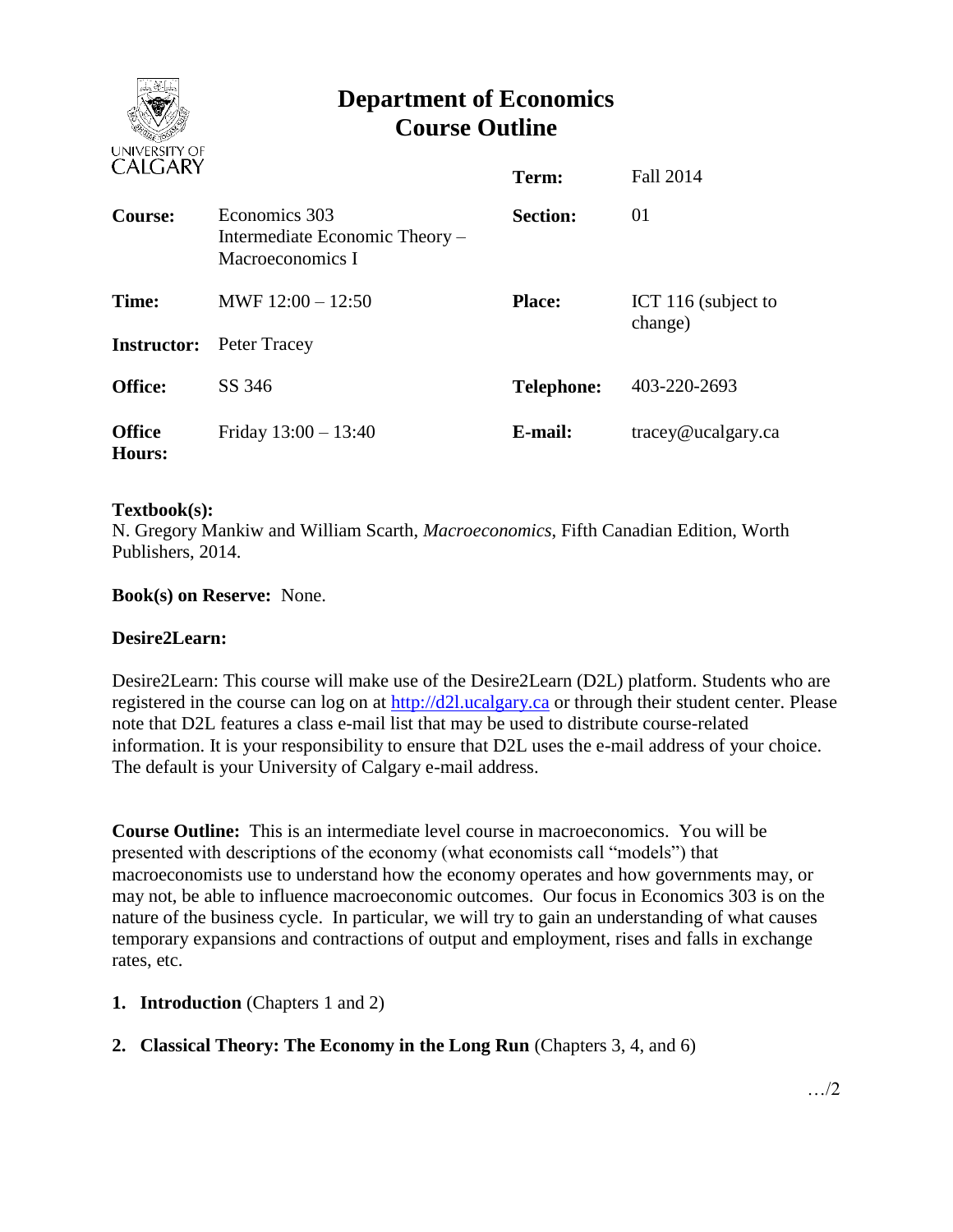# **3. Consumption and Investment (**Chapters 17 and 18)

## **4. The IS-LM Model** (Chapters 10 and 11)

# **5. The Mundell-Fleming Model** (Chapter 12

**Tutorials:** When you registered for this course you were enrolled in a tutorial session. I may occasionally provide problems for you to consider and to discuss with your classmates and a teaching assistant during these tutorial sessions. The problems will not be graded but they will offer you the opportunity to test your understanding of the material covered to that point in the course. You will also have the opportunity to discuss with the TA the material we have discussed in class and which you may not yet fully grasp.

## **Grade Determination and Final Examination Details:**

Your course grade will be computed using the two following methods:

| Method 1 - | Midterm Test | 30% | Wednesday, October 15              |  |
|------------|--------------|-----|------------------------------------|--|
|            | Assignment 1 | 10% | Wednesday, October 8               |  |
|            | Assignment 2 | 10% | Wednesday, November 12             |  |
|            | Final Exam   | 50% | Date set by the Registrar's Office |  |
| Method 2 - | Assignment 1 | 10% | Wednesday, October 8               |  |
|            | Assignment 2 | 10% | Wednesday, November 12             |  |
|            | Final Exam   | 80% | Date set by the Registrar's Office |  |

You will receive the higher of the grades computed using these two methods.

 Assignments are due at the *beginning* of the lecture on the due date. Solutions to the assignments will be posted on the Blackboard site at that time. This means that late assignments cannot and will not be accepted.

 The midterm test will be held in the classroom during regular lecture hours. The final exam will be two (2) hours in length and will be scheduled by the Registrar's Office. There will be no multiple choice questions on either tests or on the final exam. The use of a simple nonprogrammable calculator during the test and the final exam will be allowed. Graphing calculators, cell phones, and computers are not permitted. Assignments, the test, and the final exam are meant to be challenging (they are *tests* of your understanding of the material).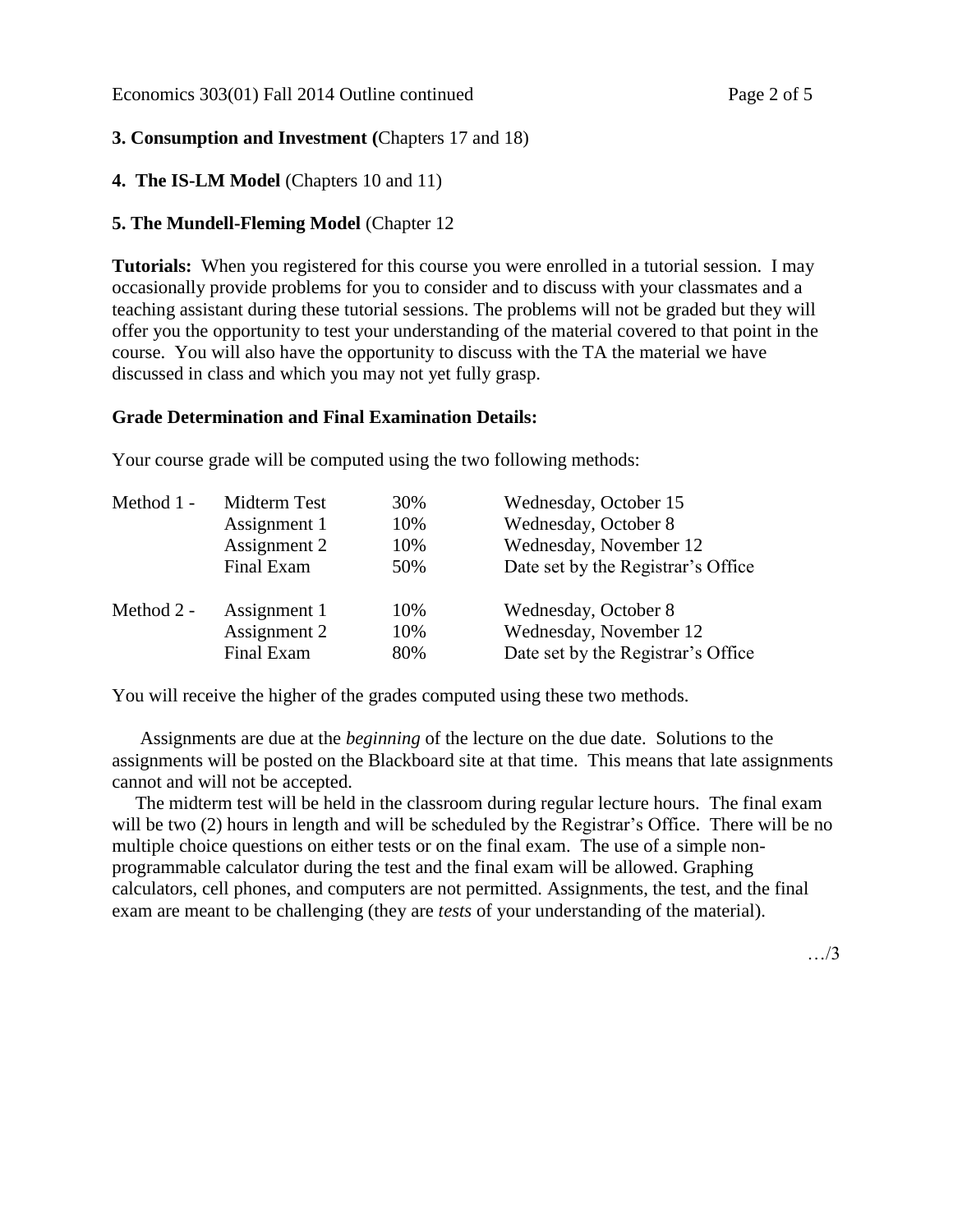As per University policy (see <http://www.ucalgary.ca/pubs/calendar/current/e-2.html>), the grade you receive on assignments, midterms and exams will, in part, reflect your ability to effectively communicate your answers. Being able to write and effectively communicate is a very important skill to develop. Employers demand it and so do I.

 The test and the final exam are marked on a numerical (percentage) basis and then converted to letter grades. The course grade is then calculated using the weights indicated above. As a guide to determining standing, these letter grade equivalences will apply:

|      | $A+ 97-100 B$    |                        | $79 - 83$ C- 60 - 65 |
|------|------------------|------------------------|----------------------|
|      | $A = 92 - 96$ B- | $76 - 78$ D+           | $55 - 59$            |
| $A-$ | $89 - 91$ C+     | 73 - 75 D              | $50 - 54$            |
|      |                  | $B+ 84-88$ C 66 - 72 F | 0 - 49               |

A passing grade on any particular component of the course is not required for a student to pass the course as a whole.

## **Our Relationship:**

I assume that the reason you are attending my class is to acquire an understanding of macroeconomic theory and policy. It has been my experience that this task is made much easier and far more enjoyable for all involved (me included) if we can maintain a relaxed but respectful atmosphere in the classroom. For my part, maintaining such an atmosphere requires that I be respectful of your time, your questions, and your concerns. I will therefore strive to be on time for lectures and office hours, answer your questions as well as I am able, and listen to your concerns. For your part, maintaining a respectful atmosphere requires that you avoid being late for class, that you refrain from leaving before the lecture ends, and that you not talk when either I or one of your classmates is speaking.

#### **Notes:**

- 1. Students should be aware that no "make-up" midterms will be given. Any student, who finds it necessary to miss the midterm exam must notify the instructor in advance and produce a valid medical certificate, or other required documentation in order to have the weighting adjusted. The weight of the missed midterm will then be added to the final exam.
- 2. Examinations will not be given prior to the scheduled date.
- 3. **Answers to the midterm test, the assignment and the final exam questions must make use of equations and diagrams wherever possible. Numerical questions require numerical answers.**
- 4. **Students will not be given extra time to complete tests and exams.**
- 5. Students should be aware of the academic regulations outlined in The University of Calgary Calendar.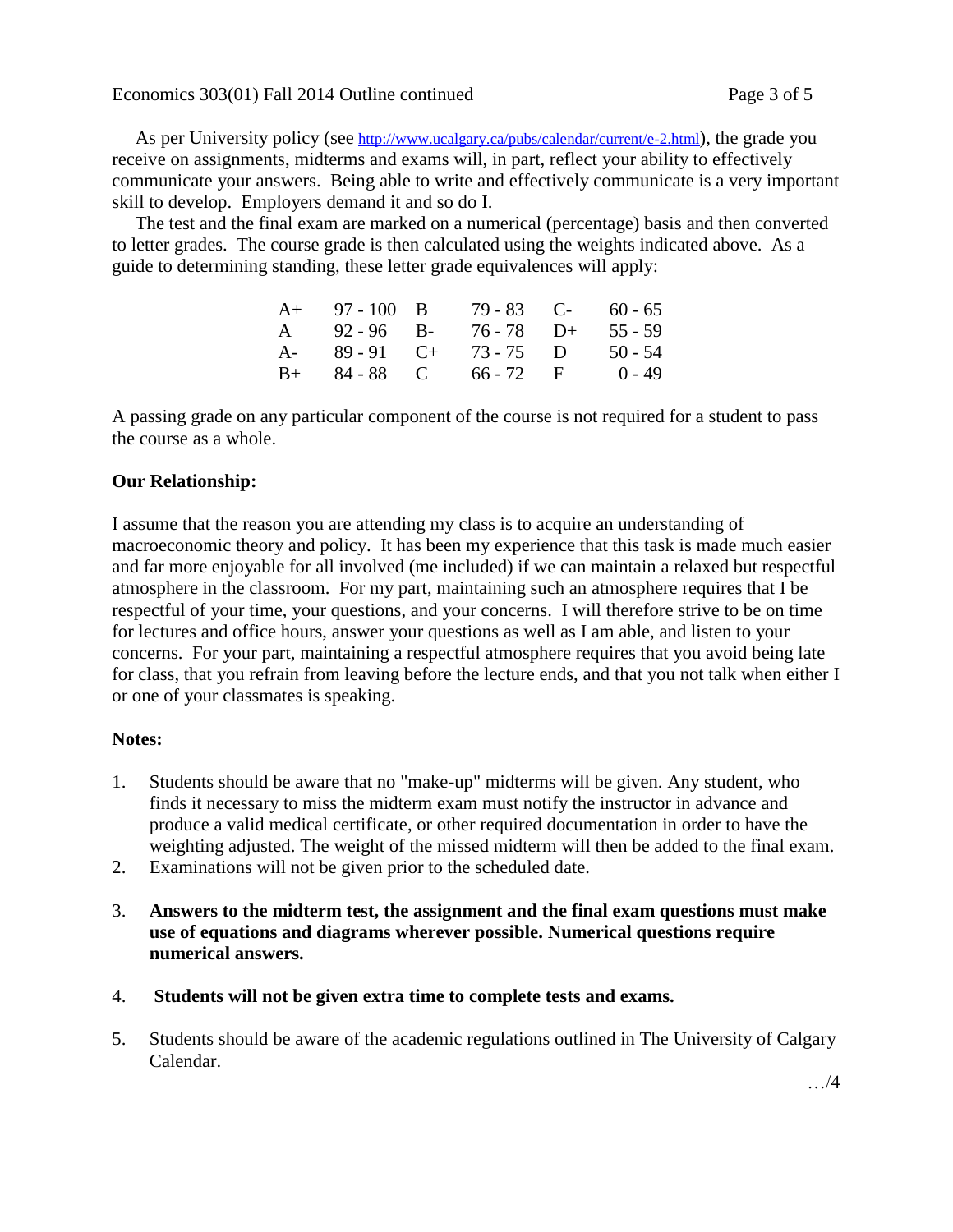## 6. **The use of cell phones for any purpose in class is prohibited. The classroom is a no cell phone zone. Computers may only be used for note-taking purposes.**

- 7. Students seeking reappraisal of a piece of graded term work should discuss their work with the instructor within 15 days of work being returned to class; however, the earliest that grades will be discussed will be two days after the return of an assignment or examination.
- 8. Students will be responsible for all material listed on the course outline, regardless of whether or not the material has been covered in class, unless the instructor notifies the class that the material will not be covered.
- 9. Please note that the following types of emails will receive no response: emails not addressed to anyone in particular; emails where the recipient's name is not spelled correctly; anonymous emails; emails which do not specify the course and section in which you are registered; and, emails involving questions that are specifically addressed on the course outline.
- 10. It is the student's responsibility to request academic accommodations. If you are a student with a documented disability who may require academic accommodation and have not registered with the Disability Resource Centre, please contact their office at 403-220-8237. Students who have not registered with the Disability Resource Centre are not eligible for formal academic accommodation. **You are also required to discuss your needs with your instructor no later than fourteen (14) days after the start of this course.**
- 11. A deferred final exam will not be given except in cases of extreme personal emergencies. If, for such a reason, a deferred final exam is allowed by the Registrar's Office, it will not be given before the scheduled deferred exam date. Deferred final examinations do not have to cover the same material or have the same format as the regular final examination.

Students' Union Vice-President Academic:

Hana Kadri Phone: 403-220-3911 E-mail [suvpaca@ucalgary.ca](mailto:subpaca@ucalgary.ca)

Students' Union Faculty Representative (Arts) Phone: 403-220-3913Office: MSC 251

E-mail [arts1@su.ucalgary.ca](mailto:arts1@su.ucalgary.ca) [arts2@su.ucalgary.ca,](mailto:arts2@su.ucalgary.ca) [arts3@su.ucalgary.ca,](mailto:arts3@su.ucalgary.ca) [arts4@su.ucalgary.ca](mailto:arts4@su.ucalgary.ca)